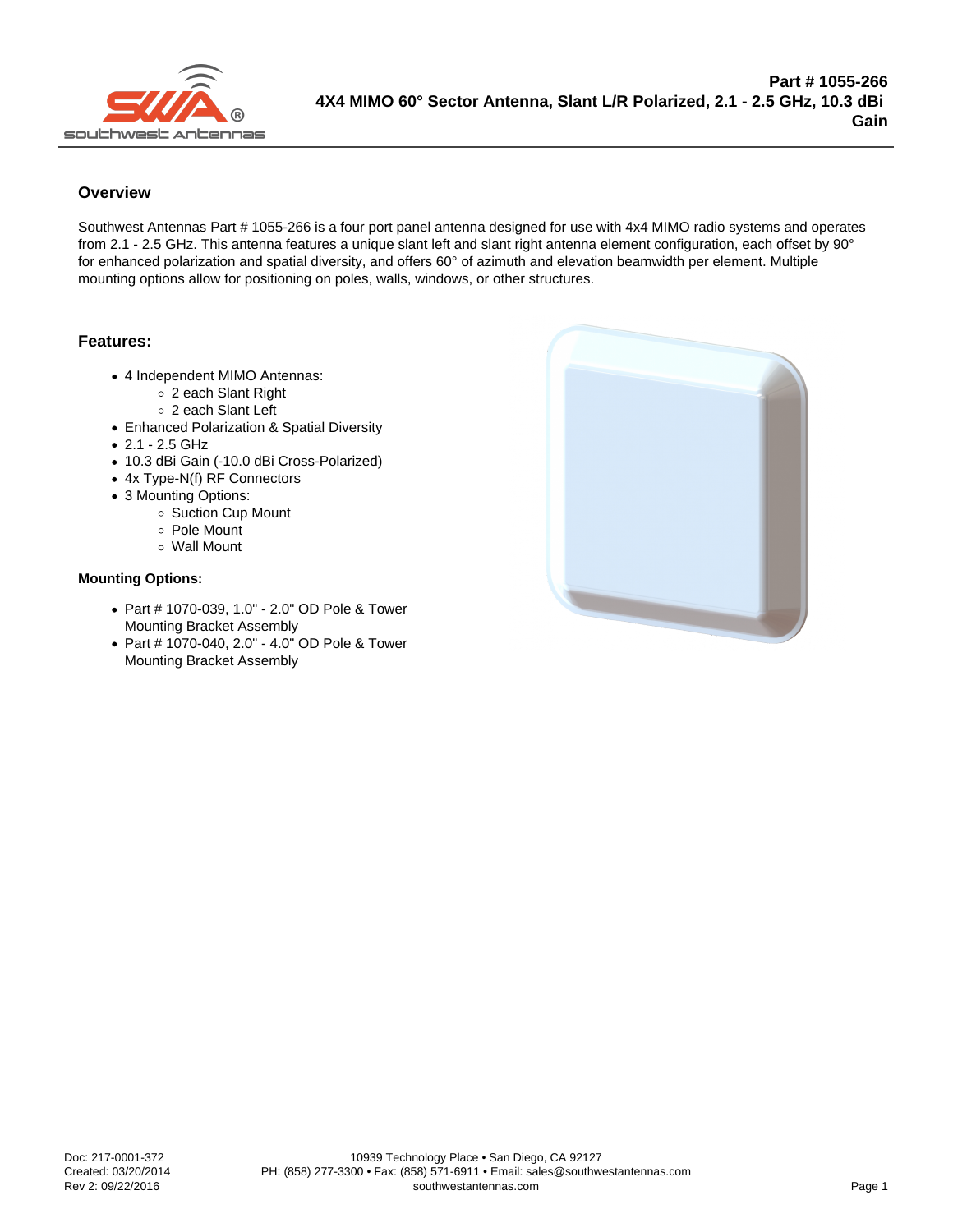## Antenna Specifications

| Parameter                    | Value                                                 | Units               | Tolerance                   |
|------------------------------|-------------------------------------------------------|---------------------|-----------------------------|
| Antenna Pattern              | <b>Directional Antenna</b>                            |                     |                             |
| Impedance                    | 50                                                    | Ohms                |                             |
| Minimum Frequency            | 2.1 / 2,100                                           | GHz / MHz           |                             |
| Maximum Frequency            | 2.5 / 2,500                                           | GHz / MHz           |                             |
| Frequency Bandwidth          | 0.4 / 400                                             | GHz / MHz           |                             |
| Maximum Gain                 | 10.3                                                  | dBi                 | (-10.0 dBi cross-polarized) |
| Polarization                 | Slant R/L                                             |                     |                             |
| Horizontal (AZ) Beamwidth    | 60                                                    | Degrees             | Per Element                 |
| Vertical (EL) Beamwidth      | 60                                                    | Degrees             | Per Element                 |
| <b>Ground Plane Required</b> | No                                                    |                     |                             |
| Mount Style                  | Suction Cup Mount, Pole Mount, or Wall Mount          |                     |                             |
| Mounting Holes or Studs      | 8x 8-32 UNC x .31" Blind Holes, and 8x 10-32 UNC Stud |                     |                             |
| RF Connector Type            | Type-N(f)                                             |                     |                             |
| Product Length               | 11.13 / 282.70                                        | inches / mm         | Inches                      |
| <b>Product Width</b>         | 11.13 / 282.70                                        | inches / mm         | Inches                      |
| Product Height               | 2.35 / 59.69                                          | inches / mm         | Inches                      |
| <b>Product Weight</b>        | 2.8 / 1.2                                             | $\mathsf{lbs}$ / kg | Estimated                   |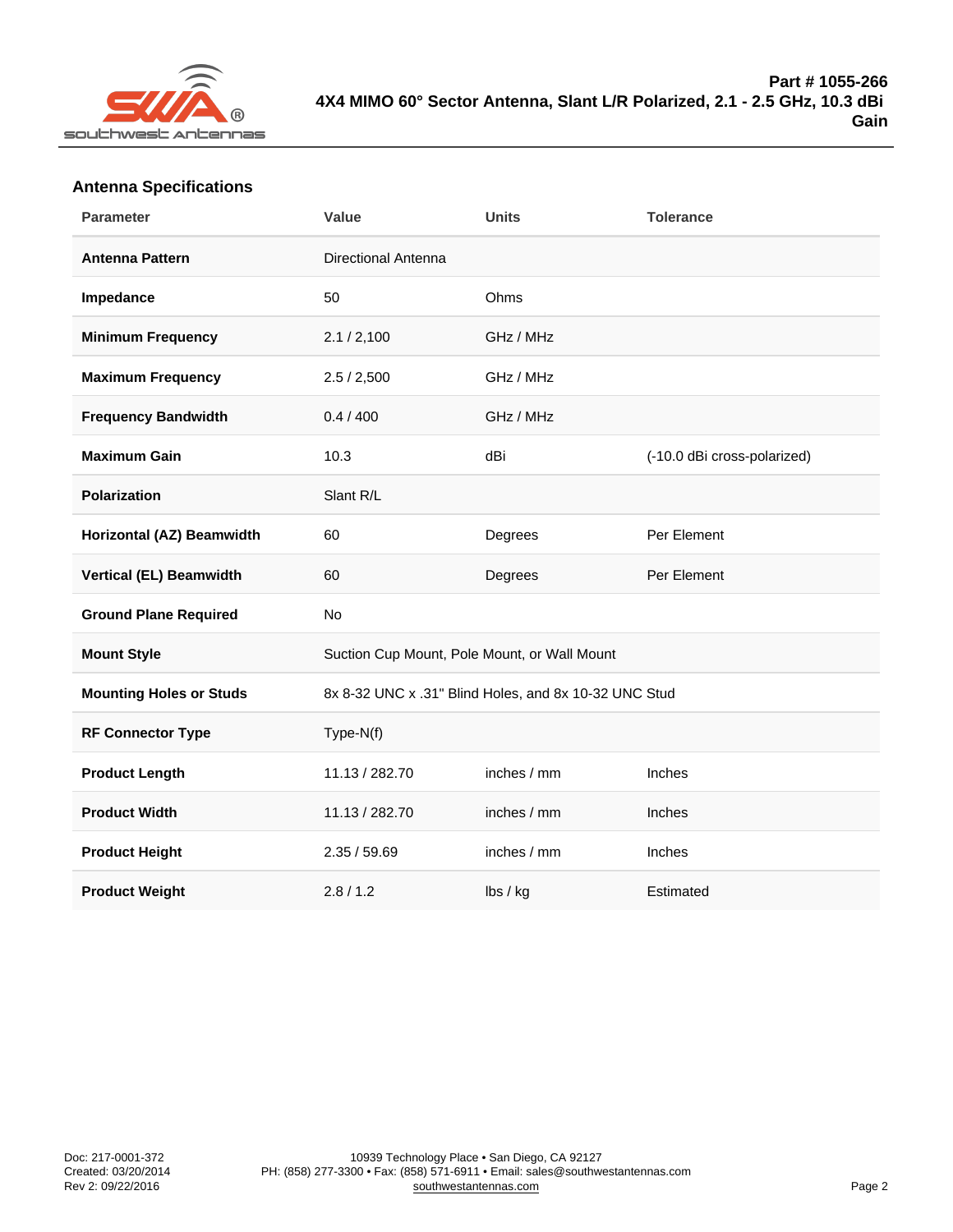Slant Left & Slant Right Horizontal & Vertical Patterns Referenced to +11dBi